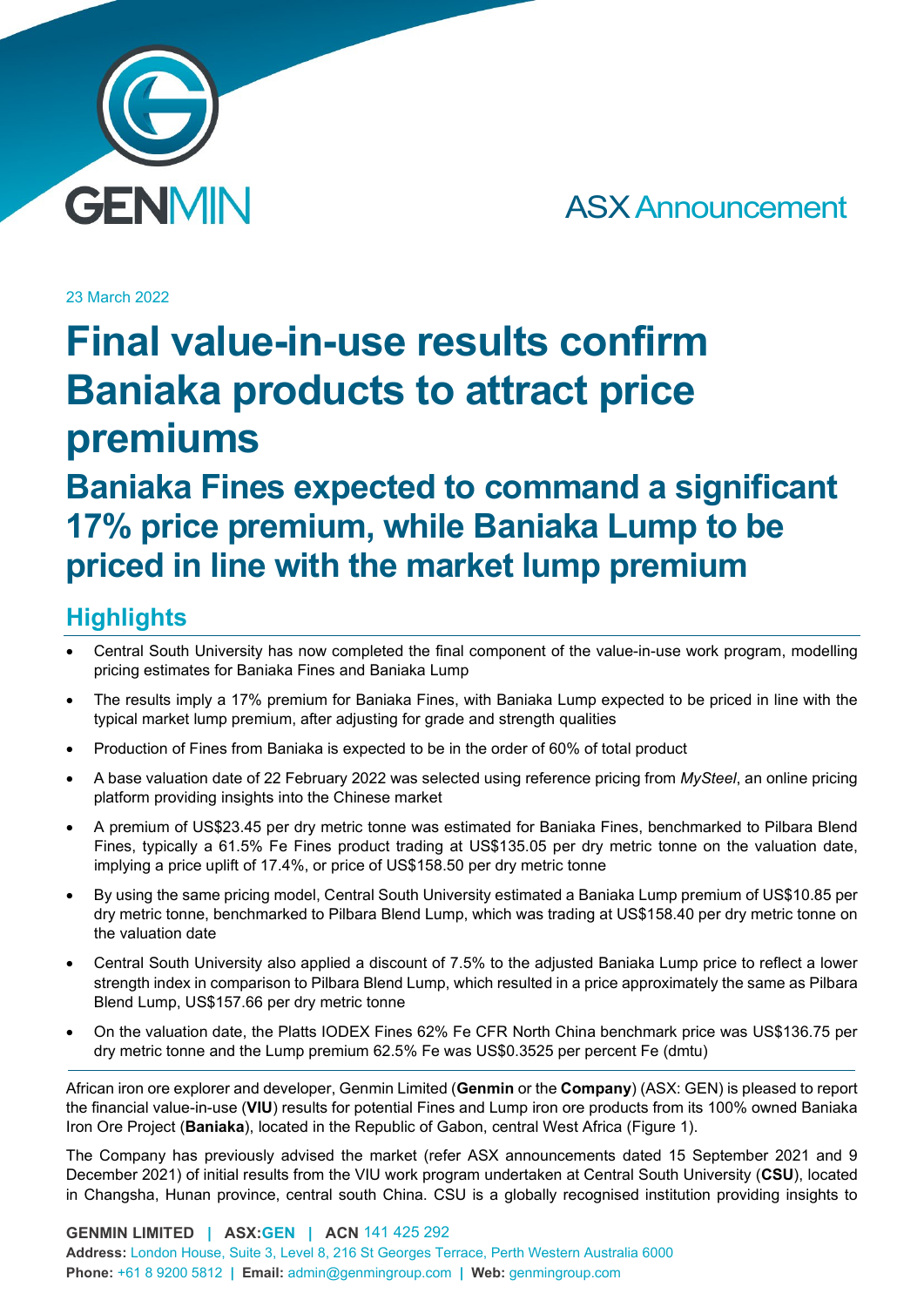

# ASX Announcement

Chinese steel mills regarding the VIU of new products entering the market. CSU has provided similar services to major iron ore producers including Fortescue Metals Group Ltd, Vale, BHP and Rio Tinto.

Managing Director and CEO, Mr Joe Ariti commented: "We are very pleased with the finalisation and outcomes from the value-in-use work program conducted by the highly reputable Central South University, which has independently verified the quality and iron making characteristics of the proposed Baniaka Fines and Lump products. Through this understanding, CSU has estimated the expected pricing for our iron ore products from Baniaka. Baniaka Fines is expected to command a considerable 17% price premium in the market, with Baniaka Lump priced in line with the market lump premium. Our Fines production is expected to be in the order of 60% of total product from Baniaka, and a premium of 17% will boost the revenue line of our project".

Mr Ariti added: "These value impacts will inform the financial model for the Baniaka Preliminary Feasibility Study, which we are currently completing".

The VIU work program typically follows a process of grade and chemical characterisation, physical testing for strength and evaluating metallurgical performance in iron making (Lump) or Sintering and iron making (Fines) (**Physical Characterisation**), and finally an estimate of the expected pricing premium or discount considering the Physical Characterisation.

The methodology adopted by CSU in estimating the pricing premium/discount was to consider the quality of the iron ore and the cost of smelting the iron ore (Sintering in the case of Fines and performance in the blast furnace for Sinter and Lump) to estimate the value impact. The value impact is then benchmarked to an existing product in the market. Pilbara Blend Fines (**PBF**) and Pilbara Blend Lump (**PBL**) were selected by CSU as the base price reference, with adjustment for Baniaka Fines and Baniaka Lump value impact. Table 1 shows a comparison of the key chemistry of Baniaka's expected Fines and Lump products, with PBF and PBL.

|                                | <b>Fines</b>   |            | Lump           |            |
|--------------------------------|----------------|------------|----------------|------------|
| <b>Chemistry (%)</b>           | <b>Baniaka</b> | <b>PBF</b> | <b>Baniaka</b> | <b>PBL</b> |
| Fe                             | 63.90          | 61.50      | 63.04          | 62.50      |
| SiO <sub>2</sub>               | 2.54           | 3.70       | 3.07           | 3.00       |
| Al <sub>2</sub> O <sub>3</sub> | 2.31           | 2.15       | 2.32           | 1.50       |
| S                              | 0.03           | 0.01       | 0.03           | 0.00       |
| P                              | 0.08           | 0.10       | 0.09           | 0.09       |
| MgO                            | 0.02           | 0.00       | 0.02           | 0.00       |
| CaO                            | 0.05           | 0.00       | 0.09           | 0.36       |
| LOI                            | 3.79           | 5.30       | 4.10           | 5.80       |

#### **Table 1: Comparison of Baniaka and Pilbara Blend Fines and Lump chemistry**

*Source of PBF and PBL chemistry is from the CSU report dated 22 March 2022.*

A valuation date of 22 February 2022 was selected by CSU with reference to *MySteel* for PBF and PBL pricing (refer Table 2).

#### **Table 2: Reference Product Pricing**

| <b>Product</b>            | Fe $(% )$ | <b>Reference Price</b><br>(US\$/dmt) | <b>Reference Date</b> |  |
|---------------------------|-----------|--------------------------------------|-----------------------|--|
| <b>PBF</b>                | 61.5      | 135.05                               | 22 Feb 2022           |  |
| PBL                       | 62.5      | 158.40                               | 22 Feb 2022           |  |
| <b>Platts IODEX Fines</b> | 62.0      | 136.75                               | 22 Feb 2022           |  |

The estimated value impacts (premium/discount) determined by CSU and implied pricing are summarised in Table 3.

 *Note:*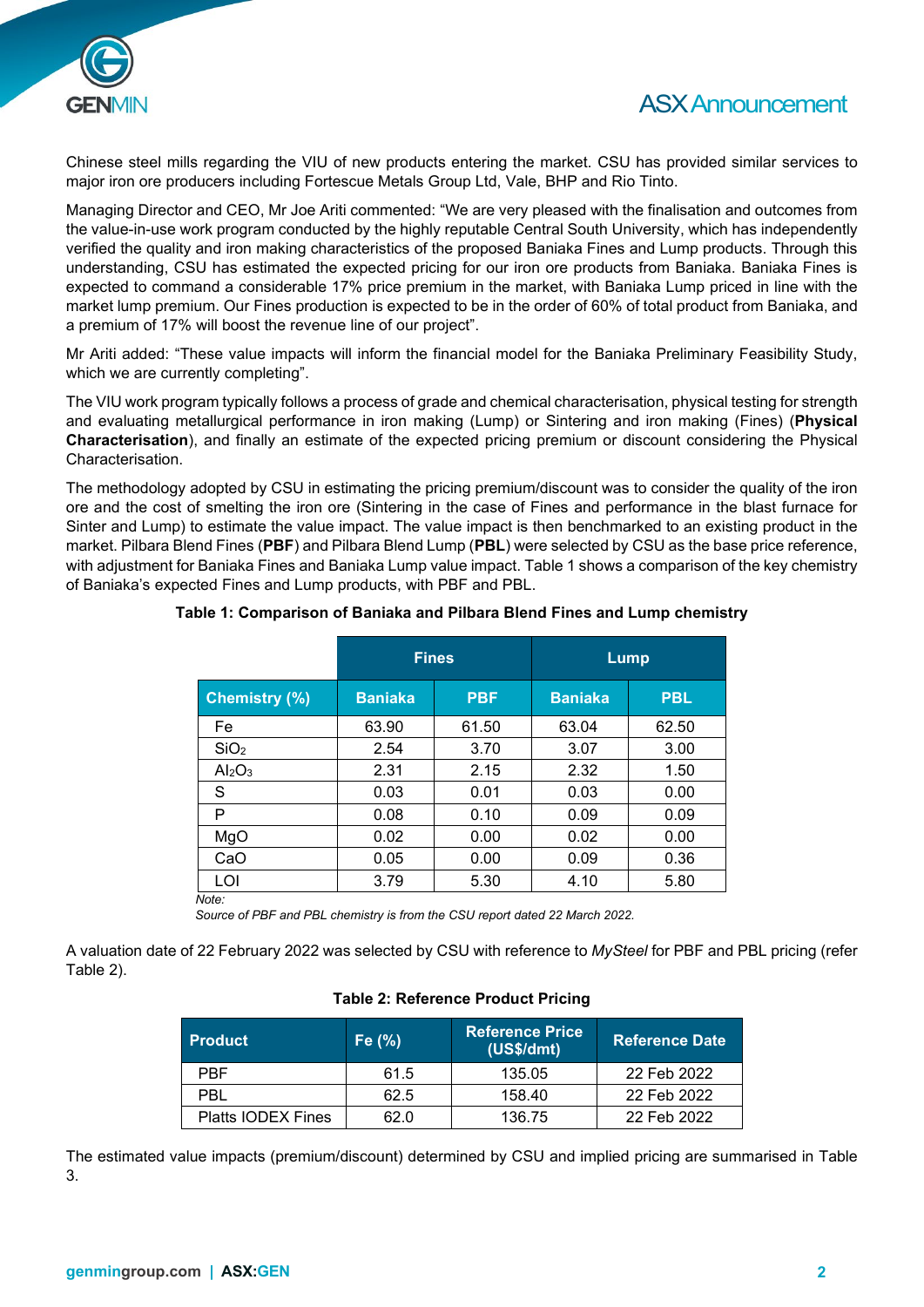



| <b>Baniaka</b><br><b>Product</b> | Reference<br><b>Price</b><br>(US\$/dmt) | <b>Premium</b><br>(US\$/dmt) | <b>Discount</b><br>(USS/dmt) | <b>Implied</b><br><b>Price</b><br>(US\$/dmt) | <b>Uplift</b><br>(%) |
|----------------------------------|-----------------------------------------|------------------------------|------------------------------|----------------------------------------------|----------------------|
| Fines                            | 135.05                                  | 23.45                        | $\overline{\phantom{0}}$     | 158.50                                       | 17.4                 |
| Lump                             | 158.40                                  | 10.85                        | (11.59)                      | 157.66                                       | $-0.47$              |

#### **Table 3: Summary VIU Determinations**

Baniaka Fines achieves a 17.4% uplift to benchmarked pricing resulting from its superior VIU qualities.

For Baniaka Lump, CSU applied a premium for chemistry and metallurgical performance, and a 7.5% discount relative to PBL, as Baniaka Lump had lesser strength qualities. This is a mine planning issue, which will be refined to remove the proposed discount. Nevertheless, Baniaka Lump is estimated to be priced in line with the market lump premium.

This announcement has been authorised by the Board of Directors of Genmin Limited.

For further information, please contact:

**Joe Ariti** Managing Director & CEO GENMIN Limited **T:** +61 8 9200 5812 **E:** admin@genmingroup.com **Alex Cowie**

Investor Relations NWR Communications **M:** +61 412 952 610 **E:** alexc@nwrcommunications.com.au